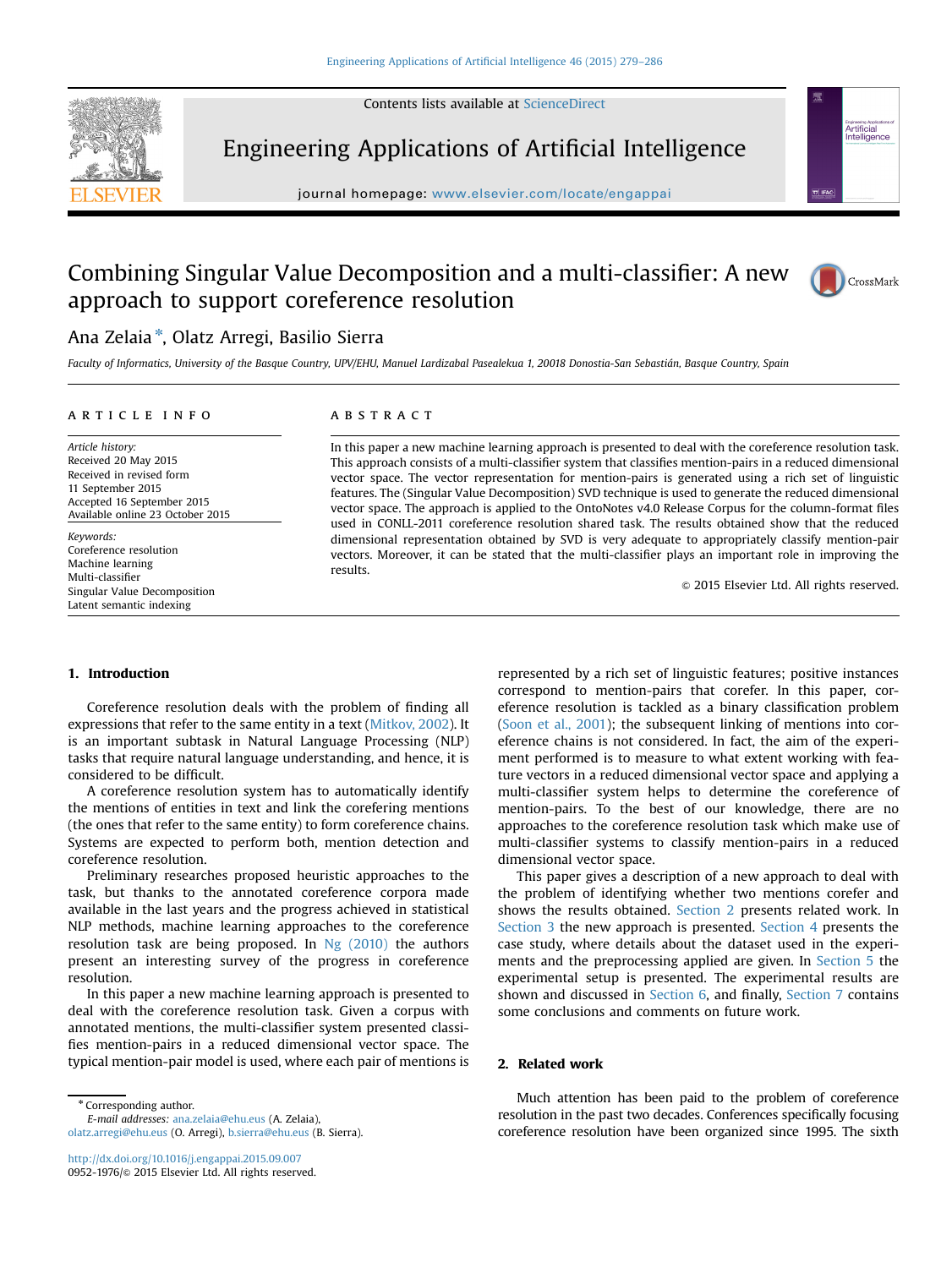<span id="page-1-0"></span>

Fig. 1. Fundamental steps of the proposed approach. Original representation for mention-pairs:  $\mathbb{R}^m$ . SVD-dimensional vector representation computed by LSI:  $\mathbb{R}^p$ . Multiclassifier constructed based on training datasets  $TD_1, ..., TD_i$  and several k-NN classifiers. Testing mention-pair q is projected to the SVD-dimensional vector space. Label predictions are combined to compute the final  $c: (+)$  mentions corefer,  $(-)$  they do not corefer.

and seventh Message Understanding Conferences included a specific task on coreference resolution ([MUC6, 1995](#page-7-0); [Hirschman and](#page-7-0) [Chinchor, 1998](#page-7-0)). The Automatic Context Extraction (ACE) Program focused on identifying certain types of relations between a predefined set of entities [\(Doddington et al., 2004\)](#page-7-0) while the Anaphora Resolution Exercise (ARE) involved anaphora resolution and Noun Phrase coreference resolution [\(Orasan et al., 2008\)](#page-7-0).

More recently, SemEval-2010 Task 1 was dedicated to coreference resolution in multiple languages. One year later, in the CoNLL-2011 shared task [\(Pradhan et al., 2011](#page-7-0)), participants had to model unrestricted coreference in the English-language OntoNotes corpora and CoNLL-2012 Shared Task ([Pradhan et al., 2012\)](#page-7-0) involved predicting coreference in three languages: English, Chinese and Arabic.

Recent work on coreference resolution has been largely dominated by machine learning approaches. In the SemEval-2010 task on Coreference Resolution in Multiple Languages [\(Recasens et al.,](#page-7-0) [2010\)](#page-7-0), most of the systems were based on these techniques ([Bro](#page-6-0)[scheit et al., 2010](#page-6-0); [Uryupina, 2010;](#page-7-0) [Kobdani and Schütze, 2010\)](#page-7-0). The same occurred at CoNLL-2011, where [Chang et al. \(2011\)](#page-6-0), [Björkelund](#page-6-0) [and Nugues \(2011\),](#page-6-0) and [Nogueira dos Santos and Lopes Carvalho](#page-7-0) [\(2011\)](#page-7-0) were based on machine learning techniques. There are many open-source platforms and machine learning based coreference systems such as BART ([Versley et al., 2008](#page-7-0)) and the Illinois Coreference Package [\(Bengtson and Roth, 2008\)](#page-6-0), among others.

Nevertheless, rule-based systems have also been applied successfully [\(Lappin and Leass, 1994;](#page-7-0) [Mitkov, 1998;](#page-7-0) [Lee et al., 2013\)](#page-7-0). The authors of [Lee et al. \(2013\)](#page-7-0) propose a coreference resolution system that is an incremental extension of the multi-pass sieve system proposed in [Raghunathan et al. \(2010\).](#page-7-0) This system is shifting from the supervised learning setting to an unsupervised setting, and obtained the best result in the CoNLL-2011 Shared Task. It is integrated in the Stanford CoreNLP toolkit ([Manning et](#page-7-0) [al., 2014](#page-7-0)).

Some very interesting uses of vector space models for the coreference resolution task can be found in the literature. In [Nilsson and Hjelm \(2009\)](#page-7-0) the authors investigate the effect of using vector space models as an approximation of the kind of lexico-semantic and common-sense knowledge needed for coreference resolution for Swedish texts. They also work with reduced dimensional vector spaces and obtain encouraging results. In an attempt to increase the performance of a coreference resolution engine, structured semantic knowledge available in the web is used in [Bryl et al. \(2010\).](#page-6-0) One of the strategies they adopt is to apply the SVD to Wikipedia articles and classify mentions in a reduced dimensional vector space.

## 3. Proposed approach

The approach presented in this paper consists of a multiclassifier system which classifies mention-pairs in a reduced dimensional vector space. This multi-classifier is composed of several k-Nearest Neighbors (k-NN) classifiers. A set of linguistic features is used to generate the vector representations for the mention-pairs. The training dataset is used to create a reduced dimensional vector space using the SVD technique. Mention-pairs in the training, development and testing sets are represented using the same linguistic features and projected onto the reduced dimensional space.

The classification process is performed in the reduced dimensional space. To create the multi-classifier, random subsampling is applied and  $TD_1, ..., TD_i$  training datasets are obtained for the reduced dimensional space. Given a testing case  $q$ , the  $k$ -NN classifiers make label predictions  $c_1, ..., c_i$  based on the training datasets  $TD_1, ..., TD_i$ . These predictions are combined to obtain the final prediction c using a Bayesian voting scheme and based on the confidence values computed. It is a binary classification system where the final prediction  $c$  may be positive (mentions tested corefer) or negative (mentions do not corefer). Fig. 1 shows the fundamental steps of the experiment.

In the rest of this section, details about the SVD dimensionality reduction technique, the k-NN classification algorithm, the combination of classifiers and the evaluation measures used are briefly reviewed.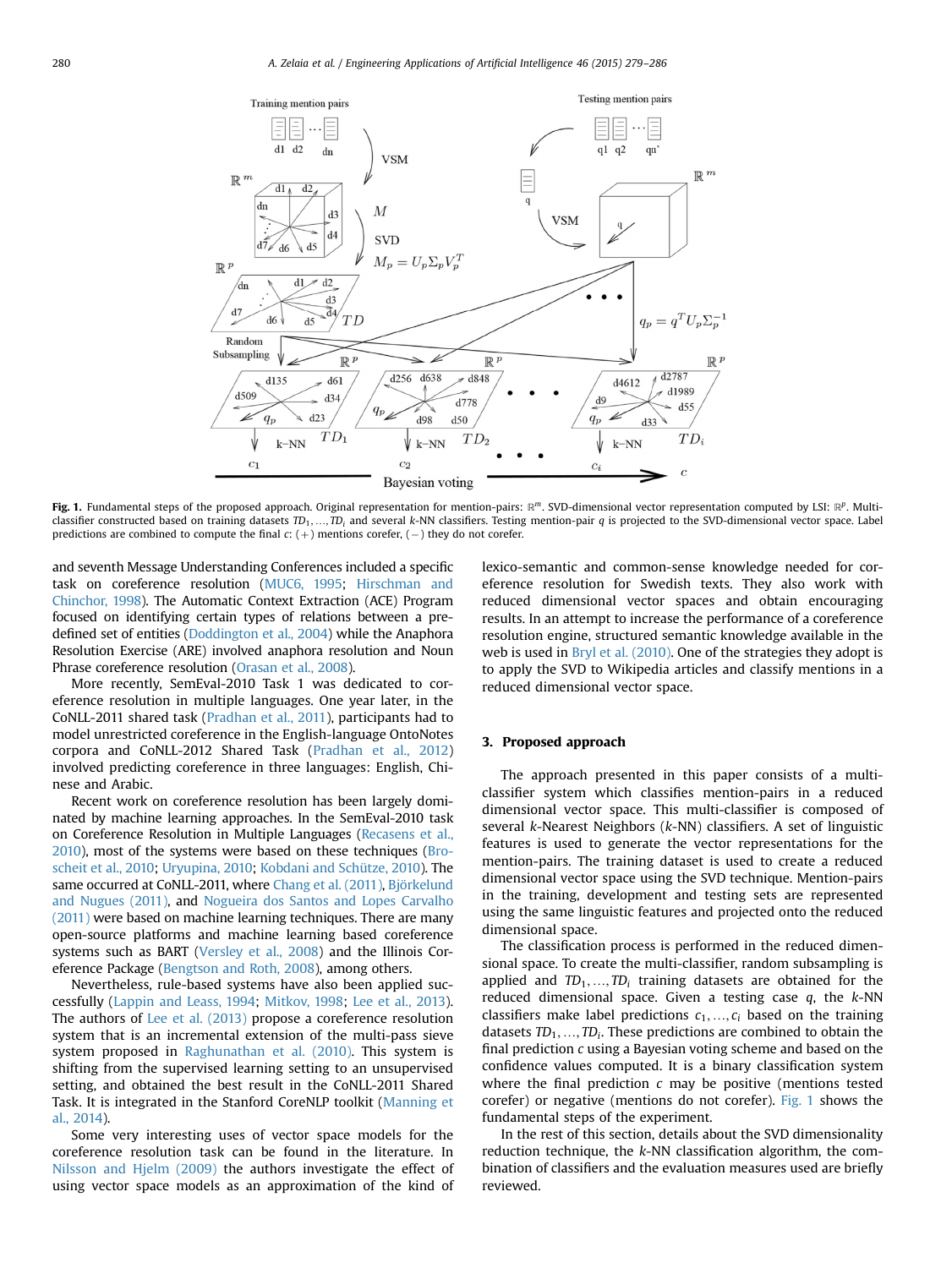## <span id="page-2-0"></span>3.1. The SVD dimensionality reduction technique

The classical Vector Space Model (VSM) has been successfully employed to represent documents in text categorization and Information Retrieval tasks. Latent Semantic Indexing  $(LSI)^{1}$  is a variant of the VSM in which documents are represented in a lower dimensional vector space created from a training dataset ([Deer](#page-6-0)[wester et al., 1990\)](#page-6-0). To create such a lower dimensional vector space, LSI generates a term-document matrix M and computes its Singular Value Decomposition (SVD) matrix decomposition,  $M = U\Sigma V^{T}$ . As a result, r singular values are obtained, and terms and documents are mapped to the r-dimensional vector space. By reducing the  $r$  to  $p$ , a reduced dimensional space is created, the  $p$ dimensional space onto which vectors are projected. This reduced dimensional space is used for classification purposes, and the cosine similarity is usually used to measure the similarity between vectors ([Berry et al., 1995\)](#page-6-0).

It has been proved that computing the similarity of vectors in the reduced dimensional space gives better results than working in the original space. In fact, LSI is said to be able to capture the latent relationships among words in documents thanks to the word co-occurrence analysis performed by the SVD technique, and therefore, cluster semantically terms and documents. This powerful technique is being used to better capture the semantics of texts in applications such as Information Retrieval [\(Berry and](#page-6-0) [Browne, 2005](#page-6-0)). LSI is referred to as Latent Semantic Analysis (LSA) when it is used as a model of the acquisition, induction and representation of language and the focus is on the analysis of texts ([Dumais, 2004](#page-7-0)).

For the sake of the coreference resolution task, each document corresponds to a mention-pair, and words in each document are the linguistic feature values for the associated mention-pair. Matrix M is constructed for the selected feature values (terms) and all mention-pairs considered (documents) in the training dataset. The SVD decomposition is computed and the p-dimensional reduced space is created. In the approach presented  $U$  is used as the reduced dimensional representation, and the coordinates are computed to project mention-pair vectors onto the reduced space and compare them.

## 3.2. The k-NN classification algorithm

The k-Nearest Neighbors algorithm (k-NN) is a distance based classification approach. According to this approach, given an arbitrary testing case, the k-NN classifier ranks its nearest neighbors among the training cases, and uses the class of the k topranking neighbors to do the prediction for the testing case being analyzed ([Dasarathy, 1991;](#page-6-0) [Aha et al., 1991\)](#page-6-0).

Parameter  $k$  is set to 3 in the approach presented, based on our previous experiments ([Zelaia et al., 2005](#page-7-0)). Given a testing mention-pair vector q, the 3-NN classifier is used to find the three nearest neighbor mention-pair vectors in the reduced dimensional vector space. The cosine is used to measure vector similarity and find the nearest.

In this paper, the  $k$ -NN classifier provided with the Weka package [\(Hall et al., 2009](#page-7-0)) is also used. Results obtained with it are considered a baseline and make it possible to provide a honest comparison to the ones obtained with the proposed approach.

## 3.3. Multi-classifier systems

The combination of multiple classifiers has been intensively studied with the aim of improving the accuracy of individual components [\(Ho et al., 1994](#page-7-0)). A widely used technique to implement this approach is bagging [\(Breiman, 1996\)](#page-6-0), where a set of training datasets  $TD_i$  is generated by selecting n training cases drawn randomly with replacement from the original training dataset TD of *n* cases. When a set of  $n_1 < n$  training cases is chosen from the original training collection, the bagging is said to be applied by random subsampling. In the approach presented in this paper, parameter  $n_1$  is set to be 60% of the total number of training cases n, based on some previous experiments carried out for this task. The proportion of positive and negative cases in the training dataset  $TD$  is preserved in the different  $TD_i$  datasets generated.

Given a testing case q, the multi-classifier makes label predictions  $c_1, ..., c_i$  based on each one of the training datasets  $TD_1, \ldots, TD_i$ . These label predictions may be either positive  $(+)$  or negative  $(-)$ . One way to combine the predictions is by Bayesian voting ([Dietterich, 1998\)](#page-7-0), where a confidence value is calculated for each training dataset  $TD_j$ ,  $j = 1, ..., i$  and label to be predicted  $(c = +, c = -): cv^{j}_{(+)}, cv^{j}_{(+)}.$  These confidence values are calculated based on the training collection. Confidence values are summed by label; the label  $c$  that gets the highest value is finally proposed as a prediction for the testing case q.

#### 3.4. Evaluation measures

The approach presented in this paper is a binary classification system where the final prediction  $c$  may be positive (mentions tested corefer) or negative (mentions do not corefer). There are many metrics that can be used to measure the performance of a classifier. In binary classification problems precision and recall are very widely used. Precision (Prec) is the number of correct positive results divided by the number of all positive results, and recall (Rec) is the number of correct positive results divided by the number of positive results that should have been returned.

In general, there is a trade-off between precision and recall. Thus, a classifier is usually evaluated by means of a measure which combines them. The  $F_1$ -score can be interpreted as a weighted average of precision and recall:

$$
F_1 = \frac{2 \cdot \text{Prec} \cdot \text{Rec}}{\text{Prec} + \text{Rec}}
$$

Accuracy is also used as a statistical measure of performance in binary classification tasks. Accuracy is the proportion of true results (both true positives and true negatives) among the total number of cases tested.

#### 4. Case study

This section briefly reviews the dataset used in the experiments and the preprocessing applied.

#### 4.1. Dataset

The OntoNotes v4.0 Release Corpus is used in the experiments.<sup>2</sup> It provides a large-scale multi-genre corpus with multiple layers of annotation (syntactic, semantic and discourse information) which also include coreference tags. A nice description of the coreference annotation in OntoNotes can be found in [Pradhan et al. \(2007a\)](#page-7-0) and [Pradhan et al. \(2007b\)](#page-7-0).

Although OntoNotes is a multi-lingual resource for English, Chinese and Arabic, for the scope of this paper, just the English texts for five different genres or types of sources are used:

<sup>&</sup>lt;sup>1</sup> [http://lsi.research.telcordia.com,http://www.cs.utk.edu/](http://lsi.research.telcordia.com,http://www.cs.utk.edu/~lsi) $\sim$ [lsi.](http://lsi.research.telcordia.com,http://www.cs.utk.edu/~lsi)

<sup>2</sup> Downloaded from Linguistic Data Consortium (LDC) Catalog No.: LDC2011T03, <https://catalog.ldc.upenn.edu/LDC2011T03>. For more information, see OntoNotesRelease4.0.pdf and coreference/englishcoref.pdf files in LDC directory.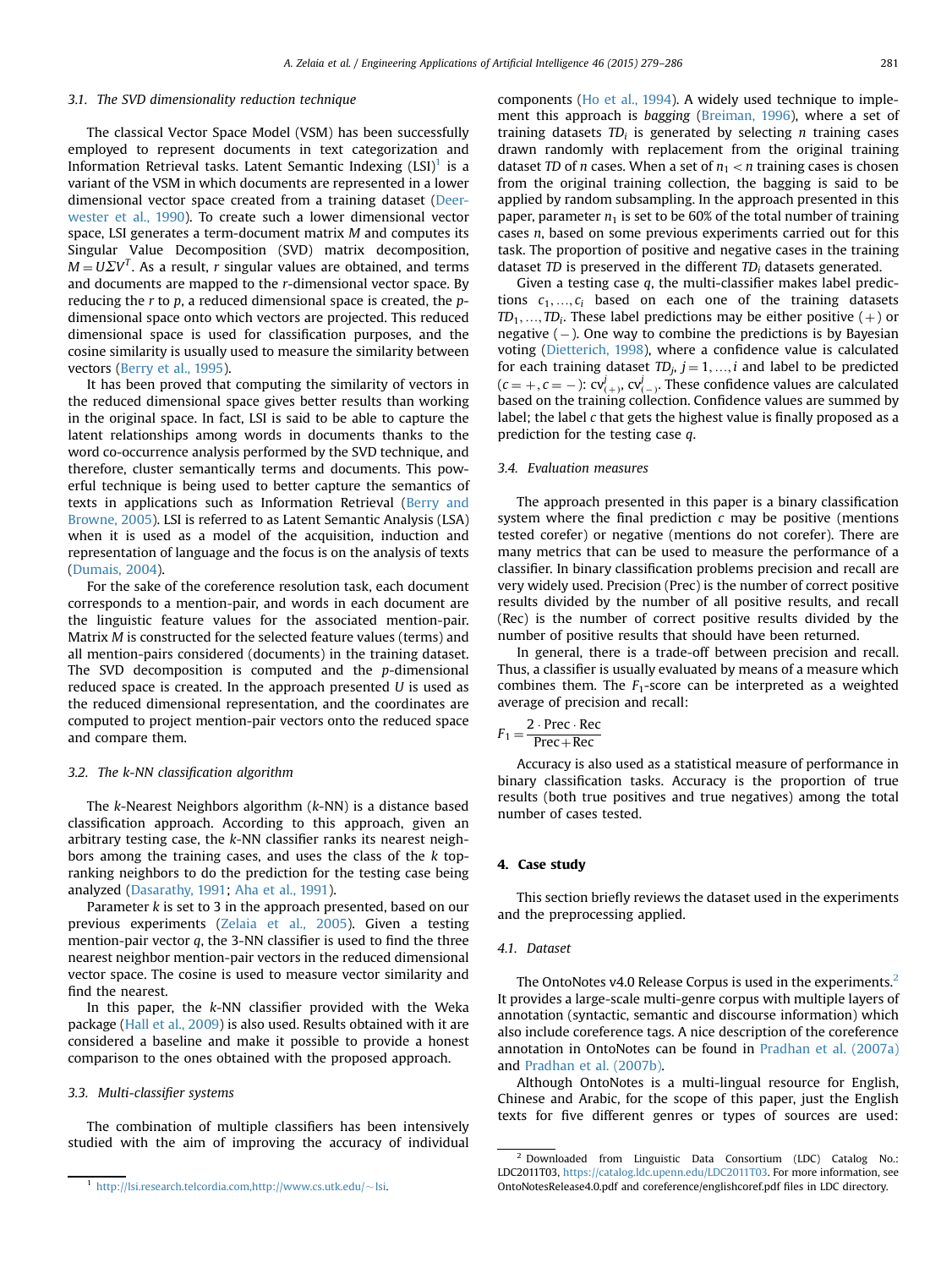<span id="page-3-0"></span>

| #begin document (bn/abc/00/abc_0011); part 000 |  |                 |                      |                    |                                                                                                                                                                                                                                                                                                                                                                                                                                                |                                    |                  |                          |
|------------------------------------------------|--|-----------------|----------------------|--------------------|------------------------------------------------------------------------------------------------------------------------------------------------------------------------------------------------------------------------------------------------------------------------------------------------------------------------------------------------------------------------------------------------------------------------------------------------|------------------------------------|------------------|--------------------------|
| bn/abc/00/abc_0011 0                           |  | 0 President NNP |                      | $(TOP(S(NP* - - -$ |                                                                                                                                                                                                                                                                                                                                                                                                                                                | * (ARG1* (ARG0*                    |                  | (0                       |
| bn/abc/00/abc_0011 0                           |  | 1 Clinton       | <b>NNP</b>           | $*)$               | $  -$                                                                                                                                                                                                                                                                                                                                                                                                                                          | $(PERSON)$ *) *)                   |                  | $\left( 0\right)$        |
| bn/abc/00/abc_0011 0                           |  | $2$ is          | <b>VBZ</b>           | $(VP*$             | be $011 -$                                                                                                                                                                                                                                                                                                                                                                                                                                     | $*$ $(V*)$                         | $\ast$           | $\overline{a}$           |
| bn/abc/00/abc_0011 0                           |  | 3 on            | ΙN                   | $(PP*$             | $  -$                                                                                                                                                                                                                                                                                                                                                                                                                                          | $(ARG2*$<br>$\ast$                 | ×.               | $\overline{\phantom{0}}$ |
| bn/abc/00/abc_0011 0                           |  | 4 his           | PRP                  | $(NP(NP*)$         | $\overline{\phantom{a}}$                                                                                                                                                                                                                                                                                                                                                                                                                       |                                    | $\ast$           | (0)                      |
| bn/abc/00/abc_0011 0                           |  | 5 way           | ΝN                   | *)                 | $-4-$                                                                                                                                                                                                                                                                                                                                                                                                                                          | ×.                                 | $\ast$           |                          |
| bn/abc/00/abc_0011 0                           |  | 6 to            | ΙN                   | $(PP*$             | $\frac{1}{2}$                                                                                                                                                                                                                                                                                                                                                                                                                                  |                                    | ×                |                          |
| bn/abc/00/abc_0011 0                           |  | 7 Egypt         | NNP                  | $(NP*))))$         |                                                                                                                                                                                                                                                                                                                                                                                                                                                | (GPE)<br>*)                        | $\ast$           |                          |
| bn/abc/00/abc_0011 0                           |  | 8 to            | TO                   | $(S(VP*)$          |                                                                                                                                                                                                                                                                                                                                                                                                                                                | (ARGM-PRP*                         |                  |                          |
| bn/abc/00/abc_0011 0                           |  | 9 attend        | VB                   | $(VP*$             | attend 01 1 - * * $(V*)$                                                                                                                                                                                                                                                                                                                                                                                                                       |                                    |                  |                          |
| bn/abc/00/abc_0011 0 10 tomorrow               |  |                 | ΝN                   | $(NP(NP*)$         | $\frac{1}{2} \frac{1}{2} \frac{1}{2} \frac{1}{2} \frac{1}{2} \frac{1}{2} \frac{1}{2} \frac{1}{2} \frac{1}{2} \frac{1}{2} \frac{1}{2} \frac{1}{2} \frac{1}{2} \frac{1}{2} \frac{1}{2} \frac{1}{2} \frac{1}{2} \frac{1}{2} \frac{1}{2} \frac{1}{2} \frac{1}{2} \frac{1}{2} \frac{1}{2} \frac{1}{2} \frac{1}{2} \frac{1}{2} \frac{1}{2} \frac{1}{2} \frac{1}{2} \frac{1}{2} \frac{1}{2} \frac{$                                                   | $(DATE) * (ARG1*$                  |                  | (1)                      |
| bn/abc/00/abc_0011 0 11 's                     |  |                 | POS                  | $*)$               | $\frac{1}{2} \frac{1}{2} \frac{1}{2} \frac{1}{2} \frac{1}{2} \frac{1}{2} \frac{1}{2} \frac{1}{2} \frac{1}{2} \frac{1}{2} \frac{1}{2} \frac{1}{2} \frac{1}{2} \frac{1}{2} \frac{1}{2} \frac{1}{2} \frac{1}{2} \frac{1}{2} \frac{1}{2} \frac{1}{2} \frac{1}{2} \frac{1}{2} \frac{1}{2} \frac{1}{2} \frac{1}{2} \frac{1}{2} \frac{1}{2} \frac{1}{2} \frac{1}{2} \frac{1}{2} \frac{1}{2} \frac{$                                                   | $\ast$<br>$\ast$                   | $\ast$           | 1)                       |
| bn/abc/00/abc_0011 0 12 emergency NN           |  |                 |                      | $\ast$             | $ -$<br>$1 -$                                                                                                                                                                                                                                                                                                                                                                                                                                  | $\ast$                             | $\ast$           |                          |
| bn/abc/00/abc_0011 0 13 summit                 |  |                 | ΝN                   | *)))))             | $- - 3 -$                                                                                                                                                                                                                                                                                                                                                                                                                                      | sk.<br>$*)$                        | $*)$             |                          |
| bn/abc/00/abc_0011 0 14                        |  |                 | $\overline{a}$       | *))                | $\overline{\phantom{a}}$<br>$\overline{\phantom{a}}$<br>$\overline{\phantom{a}}$                                                                                                                                                                                                                                                                                                                                                               |                                    | $\ast$           |                          |
| bn/abc/00/abc_0011 0                           |  | 0 Tensions      | NNS                  |                    | $(TOP(S(S(NP(NP*) - -$                                                                                                                                                                                                                                                                                                                                                                                                                         | $\ast$<br>$\overline{\phantom{m}}$ | $(ARG1*$         |                          |
| bn/abc/00/abc_0011 0                           |  | $1$ in          | IN                   | $(PP*$             | $\frac{1}{2}$                                                                                                                                                                                                                                                                                                                                                                                                                                  | $\ast$                             | $\ast$           |                          |
| bn/abc/00/abc_0011 0                           |  | 2 the           | DT                   | $(NP*$             | $\sim$                                                                                                                                                                                                                                                                                                                                                                                                                                         | $(LOC*$<br>$\ast$                  |                  |                          |
| bn/abc/00/abc_0011 0                           |  | 3 Middle        | <b>NNP</b>           | $\ast$             |                                                                                                                                                                                                                                                                                                                                                                                                                                                | $\ast$                             | $\ast$           |                          |
| bn/abc/00/abc_0011 0                           |  | 4 East          | <b>NNP</b>           | $\ast$ ))          | $\frac{1}{2}$                                                                                                                                                                                                                                                                                                                                                                                                                                  | *)<br>$*)$<br>$\ast$               | ×                |                          |
| bn/abc/00/abc_0011 0                           |  | 5 remain        | <b>VBP</b>           | $(VP*$             | remain $01 1 - * (V*)$                                                                                                                                                                                                                                                                                                                                                                                                                         |                                    | $\ast$<br>$\ast$ | $\overline{\phantom{0}}$ |
| bn/abc/00/abc_0011 0                           |  | 6 very          | <b>RB</b>            | $(ADJP*$           | $\sim$<br>$ -$                                                                                                                                                                                                                                                                                                                                                                                                                                 | $(ARG3*$<br>$\ast$                 |                  |                          |
| bn/abc/00/abc_0011 0                           |  | 7 high          | JJ                   | *)                 | ÷                                                                                                                                                                                                                                                                                                                                                                                                                                              | $*)$<br>sk.                        | $\ast$           |                          |
| bn/abc/00/abc_0011 0                           |  | 8 after         | ΙN                   | $(PP*$             | $ -$                                                                                                                                                                                                                                                                                                                                                                                                                                           | $(ARGM-TMP*$<br>$\ast$             | $\ast$           |                          |
| bn/abc/00/abc_0011_0                           |  | 9 two           | CD                   | (NP(NP*            | $\frac{1}{2} \left( \frac{1}{2} \right) + \frac{1}{2} \left( \frac{1}{2} \right) + \frac{1}{2} \left( \frac{1}{2} \right) + \frac{1}{2} \left( \frac{1}{2} \right) + \frac{1}{2} \left( \frac{1}{2} \right) + \frac{1}{2} \left( \frac{1}{2} \right) + \frac{1}{2} \left( \frac{1}{2} \right) + \frac{1}{2} \left( \frac{1}{2} \right) + \frac{1}{2} \left( \frac{1}{2} \right) + \frac{1}{2} \left( \frac{1}{2} \right) + \frac{1}{2} \left($ | (DATE*<br>$\ast$                   |                  | $\overline{\phantom{0}}$ |
| bn/abc/00/abc_0011 0 10 weeks                  |  |                 | <b>NNS</b>           | *)                 |                                                                                                                                                                                                                                                                                                                                                                                                                                                | *)<br>$\ast$                       |                  |                          |
| bn/abc/00/abc_0011 0 11 of                     |  |                 | IN                   | $(PP*$             |                                                                                                                                                                                                                                                                                                                                                                                                                                                |                                    |                  | ÷                        |
| $bn/abc/00/abc_0011012$ violence               |  |                 | NN                   | $(NP*)))))$ ) -    | $\sim$ $-$                                                                                                                                                                                                                                                                                                                                                                                                                                     | *)<br>$\ast$                       |                  |                          |
| bn/abc/00/abc_0011 0 13 and                    |  |                 | cc                   | $\ast$             | $ -$                                                                                                                                                                                                                                                                                                                                                                                                                                           | $\ast$<br>$\ast$<br>$\ast$         | $\ast$           |                          |
| bn/abc/00/abc_0011 0 14 the                    |  |                 | DT                   | $(S(NP(NP* -$      | $\frac{1}{2} \left( \frac{1}{2} \right) + \frac{1}{2} \left( \frac{1}{2} \right) + \frac{1}{2} \left( \frac{1}{2} \right) + \frac{1}{2} \left( \frac{1}{2} \right) + \frac{1}{2} \left( \frac{1}{2} \right) + \frac{1}{2} \left( \frac{1}{2} \right) + \frac{1}{2} \left( \frac{1}{2} \right) + \frac{1}{2} \left( \frac{1}{2} \right) + \frac{1}{2} \left( \frac{1}{2} \right) + \frac{1}{2} \left( \frac{1}{2} \right) + \frac{1}{2} \left($ | $(ARG1*$<br>$\ast$<br>$\ast$       | $\ast$           | $\overline{\phantom{0}}$ |
| bn/abc/00/abc_0011 0 15 immediate JJ           |  |                 |                      | $\ast$             | $ -$                                                                                                                                                                                                                                                                                                                                                                                                                                           | $\ast$<br>$\ast$<br>×              | $\ast$           | $\overline{a}$           |
| bn/abc/00/abc_0011 0 16 goal                   |  |                 | ΝN                   | *)                 | $-$<br>$1 -$                                                                                                                                                                                                                                                                                                                                                                                                                                   | sk.<br>$\ast$<br>sk.               | sk.              | $\overline{a}$           |
| $bn/abc/00/abc_0011017$ tomorrow               |  |                 | ΝN                   | $(\text{NP*})$     | $\frac{1}{2}$                                                                                                                                                                                                                                                                                                                                                                                                                                  | (DATE)<br>$* *$                    | $\ast$           | (1)                      |
| bn/abc/00/abc_0011 0 18 is                     |  |                 | <b>VBZ</b>           | $(VP*$             | be $011 -$                                                                                                                                                                                                                                                                                                                                                                                                                                     | $(V*)$<br>$\ast$<br>$\ast$         | $\ast$           |                          |
| bn/abc/00/abc_0011 0 19 to                     |  |                 | T0                   | $(S(VP*)$          | $\overline{\phantom{0}}$                                                                                                                                                                                                                                                                                                                                                                                                                       | $\ast$<br>$\ast$                   | $(ARG2**$        |                          |
| bn/abc/00/abc_0011 0 20 stop                   |  |                 | VB                   | $(VP*$             | stop $012 - *$                                                                                                                                                                                                                                                                                                                                                                                                                                 | $\ast$<br>$\ast$                   | $(V*)$           | $\overline{a}$           |
| bn/abc/00/abc_0011 0 21 the                    |  |                 | DT                   | $(NP*$             |                                                                                                                                                                                                                                                                                                                                                                                                                                                | $\ast$<br>$\ast$                   | $(ARG1*$         |                          |
| $bn/abc/00/abc_001102$ killing                 |  |                 | NN                   | *))))))            | $1 -$<br>$ -$                                                                                                                                                                                                                                                                                                                                                                                                                                  | $*)$                               | $*)$             |                          |
| bn/abc/00/abc_0011 0 23 .                      |  |                 | $\ddot{\phantom{0}}$ | $\ast$ ))          |                                                                                                                                                                                                                                                                                                                                                                                                                                                |                                    | $\ast$           |                          |
| #end document                                  |  |                 |                      |                    |                                                                                                                                                                                                                                                                                                                                                                                                                                                |                                    |                  |                          |
|                                                |  |                 |                      |                    |                                                                                                                                                                                                                                                                                                                                                                                                                                                |                                    |                  |                          |

**Fig. 2.** An example of  $*_{\text{coll}}$  file. There are four coreference mentions:  $m_1$  = *President Clinton*,  $m_2$  = *his*,  $m_3$  = *tomorrow's*,  $m_4$  = *tomorrow* and two coreference chains: {President Clinton, his} and {tomorrow's, tomorrow}.

broadcast conversations (BC), broadcast news (BN), magazine articles (MZ), newswires (NW) and web data (WB).

The English language portion of the OntoNotes v4.0 Release Corpus was used in the CONLL-2011 coreference resolution Shared task.3 The task is to automatically identify mentions of entities and events in text and to link the corefering mentions together to form mention chains [\(Pradhan et al., 2011,](#page-7-0) [2012\)](#page-7-0). Since OntoNotes coreference data spans multiple genre, the task organizers created a testing set spanning all the genres. The training, development and testing files are downloaded from the CONLL-2011 website. In this work, hand-annotated gold files are used for the experiments. The \*\_conll files contain information in a tabular structure where the last column contains coreference chain information. The example of Fig. 2 shows a \*\_conll file with four coreference mentions annotated: Mentions  $m_1$ = President Clinton and  $m_2$ = his are coreferent and therefore have the same label (0) in the last column, and mentions  $m_3$ =tomorrow's and  $m_4$ =tomorrow, which are also coreferent, have label (1). These four mentions form two coreference chains: {President Clinton, his} and {tomorrow's, tomorrow}.

## 4.2. Preprocessing

In order to obtain the vector representation for each pair of mentions, the features defined in [Sapena et al. \(2011\)](#page-7-0) and [Sapena](#page-7-0) [et al. \(2013\)](#page-7-0) are used. The authors of the cited papers developed a coreference resolution system called RelaxCor $4$  and participated in

<sup>3</sup> [http://conll.cemantix.org/2011/introduction.html.](http://conll.cemantix.org/2011/introduction.html) <sup>4</sup> [http://nlp.lsi.upc.edu/relaxcor/.](http://nlp.lsi.upc.edu/relaxcor/)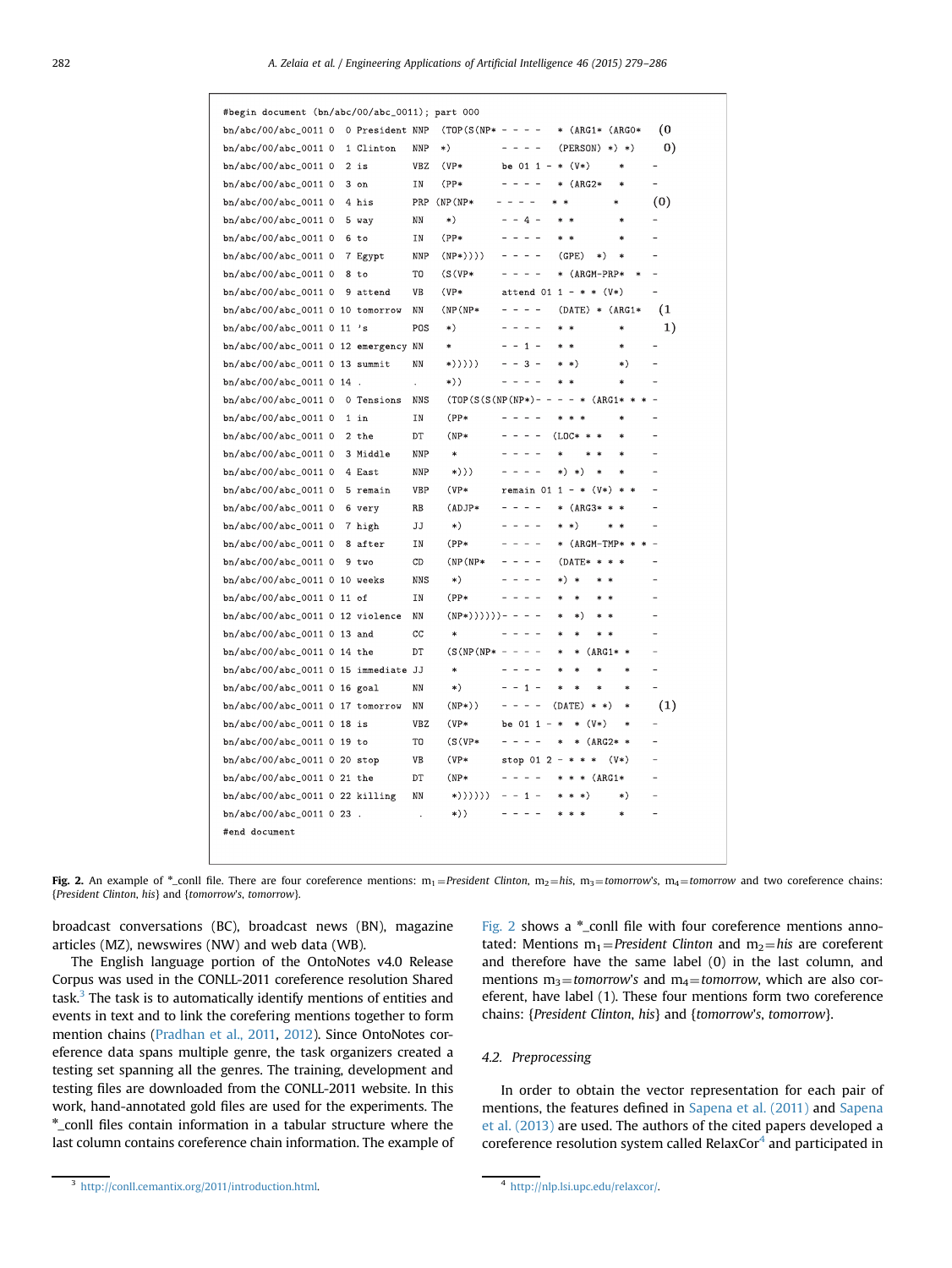<span id="page-4-0"></span>the CoNLL-2011 shared task obtaining very good results. It is an open source software available for anyone who wishes to use it. Results computed for these original feature vectors are used as a baseline for the proposed approach.

The 127 binary features used contain morphosyntactic and lexicosemantic information. These features are related to the distance between the two mentions (in the same sentence, in consecutive sentences, is the first mention, etc.), lexical information (string matching of mentions, both are pronouns and their strings match, etc.), morphological information (the number of both mentions matches, the gender of both mentions matches, etc.), syntactic dependencies (one mention is included in the other, etc.) and semantic information (the same semantic role, one mention is an alias of the other, etc.). Using the coreference information given in the \*\_conll files, mention-pairs are generated, their corresponding feature vector is created and a label is assigned to each of them: a positive label  $(+)$  indicates that the two mentions corefer, whereas a negative label (-) indicates that they do not corefer. According to the example of [Fig. 2](#page-3-0), there are two positive mention-pairs:  $m_1$ – $m_2$ and  $m_3-m_4$ . There are four more possible mention-pairs, all of which are negative:  $m_1 - m_3$ ,  $m_1 - m_4$ ,  $m_2 - m_3$  and  $m_2 - m_4$ .

Note that each mention in a file is combined with all the rest of mentions in the same file to form mention-pairs. Pairing the four mentions in [Fig. 2](#page-3-0), for example, six mention-pairs can be generated, only two of which are positive. Consequently, a very large amount of negative instances is generated, specially for large files. In order to reduce the amount of negative instances in a similar manner as in [Sapena et al. \(2011\),](#page-7-0) negative instances with more than five feature values different from any positive instance in each file are eliminated. Bringing together the instances generated from files of the same split and genre, the training, development and testing corpora for the 5 genres are created. Contradictions (negative instances with identical feature values as a positive instance) and instances that appear more than once in the same corpus are removed. Since the size of the corpora generated was too large for some of the genres, a stratified random sampling strategy is applied to reduce the size of all corpora; the broadcast conversations (BC) genre training corpus, for example, had more than 4 million instances before the size reduction strategy was applied. Table 1. gives detailed information about the number of positive and negative mention-pairs in the training, development and testing corpora used in the experiments.

Applying Latent Semantic Indexing (LSI) a term-document matrix is constructed for each of the five training corpora. Documents represent mention-pairs and each of them consists of 127 words (linguistic feature values) out of the 254 possible ones. The ones selected by LSI are assigned a row in the term-document matrix. Feature values found in each corpus are indexed and counted in order to compute a table of documents and words. Only feature values that appear above an established frequency threshold in the training corpora are selected as terms. A matrix that reflects whether each term appears in each document is created. Note that this matrix is binary.

Table 2 shows the number of terms (selected feature values) and documents (positive and negative mention-pairs) found in the training corpora for each genre. The third row in the table shows the number of singular values (dimensions) computed by SVD for each of the genres. These values are quite similar for the five genres, ranging from 83 to 87. By means of these SVD-dimensions the SVD-dimensional vector representation for the documents (mention-pairs) is obtained.

## 5. Experimental setup

To optimize the behavior of the proposed approach, the five development corpora are used to adjust two parameters in a

## Table 1

Size of corpora used in the experiments.

|                   | ВC     | <b>BN</b> | MZ.    | NW     | <b>WB</b> |
|-------------------|--------|-----------|--------|--------|-----------|
| Training $(+)$    | 20.206 | 44.515    | 25.103 | 31.034 | 24.501    |
| Training $(-)$    | 26.623 | 55.921    | 23.568 | 50.687 | 26.948    |
| Development $(+)$ | 4.056  | 5.920     | 3.873  | 4.776  | 3.531     |
| Development $(-)$ | 5.831  | 8.609     | 4.864  | 7.615  | 5.732     |
| Testing $(+)$     | 29.363 | 10.771    | 3.918  | 15.857 | 17.146    |
| Testing $(-)$     | 16.591 | 12.480    | 3.209  | 15,759 | 5.505     |

#### Table 2

Terms, documents and singular values (SVD-dimensions) for the five training corpora.

|                                                                                                     | BC.           | <b>BN</b>                          | MZ.       | NW        | WR                   |
|-----------------------------------------------------------------------------------------------------|---------------|------------------------------------|-----------|-----------|----------------------|
| Terms (selected feature values)<br>Documents (mention-pairs)<br>Singular Values (SVD-dimensions) 83 | 227<br>46.829 | 230<br>100.436 48.671 81.721<br>86 | 227<br>85 | 229<br>86 | 230.<br>51.449<br>87 |

parameter tuning phase. The two parameters optimized are the dimension of the vector space and the number of classifiers for the multi-classifier system.

- The dimension of the vector space: the reduction of the SVDdimension is analyzed to see if results improve by means of a reduced dimensional representation for mention-pairs. The following values are experimented: 5, 10, 15, 20, 25, 30, 40.
- The number of classifiers: To optimize the behavior of the multiclassifier system, the number of training datasets is adjusted. The following values are experimented: 5, 10, 20, 30, 40, 50, 60, 70, 80.

The five genres correspond to texts coming from different sources and may have very different characteristics ([Uryupina and](#page-7-0) [Poesio, 2012](#page-7-0)). That is why they are treated as five different classification problems and therefore, the parameter optimization process is performed in an independent way for each of the genres.

[Tables 3](#page-5-0)–[7](#page-5-0) show the results for the different values of the two parameters using the development corpora. Rows in the tables correspond to values for the reduced dimension, and columns correspond to the number of classifiers. Two evaluation measures are computed for each parameter-pair; results in the first row are accuracy rates; the ones in the second,  $F_1$ -scores. The highest value in each row is shown in bold, and the highest  $F_1$ -score in each table is shown in a box.

The optimal values for parameters are determined by the highest  $F_1$ -score in each table (the values in a box) and are sum-marized in [Table 8.](#page-5-0) According to these optimal values, testing mention-pair vectors for the BC genre, for example, are projected onto the 30-dimensional vector space and classified by a multiclassifier formed by  $60$  k-NN classifiers. This implies that  $60$ training datasets  $(TD_i)$  have to be sampled in the reduced 30 dimensional space and each one is used to obtain a classification for a given testing mention-pair using the k-NN classifier.

## 6. Experimental results

In order to evaluate the impact of LSI in this task, some experiments are carried out in the testing phase.

• Baseline: To compute a baseline for the proposed approach, the classification of testing mention-pairs represented by the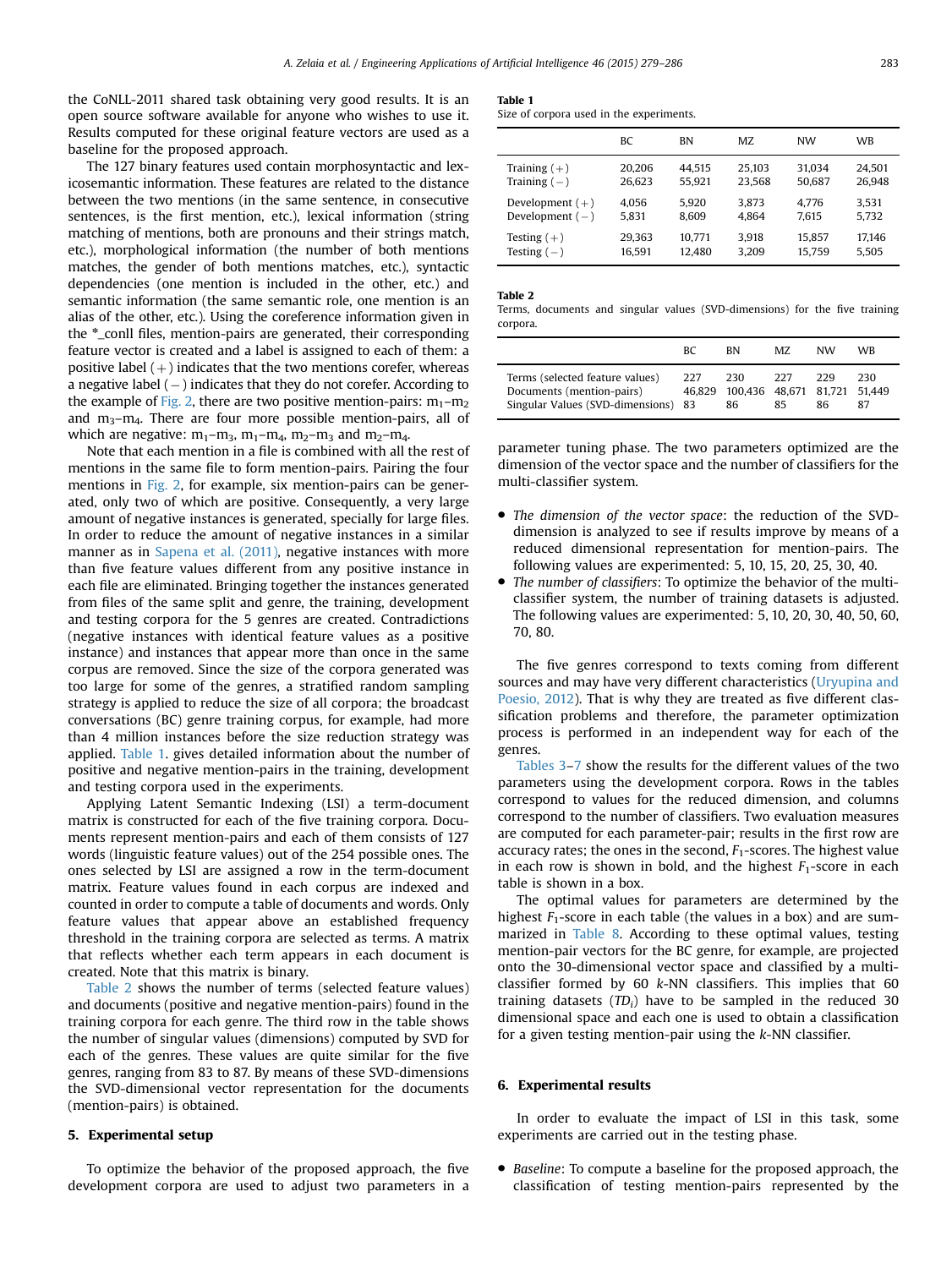<span id="page-5-0"></span>Table 3 Parameter tuning for the BC genre. Accuracy and  $F_1$ -score.

| BC genre  |                | Number of $TD_i$ training datasets |       |       |       |       |       |       |       |
|-----------|----------------|------------------------------------|-------|-------|-------|-------|-------|-------|-------|
| Dimension |                | 5                                  | 10    | 20    | 30    | 40    | 50    | 60    | 70    |
| 10        | Acc.           | 67.40                              | 67.99 | 67.68 | 67.86 | 67.69 | 67.80 | 67.96 | 67.87 |
|           | F <sub>1</sub> | 57.99                              | 57.75 | 57.88 | 58.42 | 58.18 | 58.39 | 58.37 | 58.41 |
| 15        | Acc.           | 65.26                              | 66.61 | 66.19 | 66.43 | 66.22 | 66.30 | 66.38 | 66.39 |
|           | F <sub>1</sub> | 58.91                              | 58.79 | 59.39 | 59.43 | 59.44 | 59.66 | 59.64 | 59.73 |
| 20        | Acc.           | 65.51                              | 66.67 | 66.77 | 66.50 | 66.75 | 66.07 | 66.02 | 66.20 |
|           | F <sub>1</sub> | 59.97                              | 60.23 | 60.67 | 60.33 | 60.75 | 60.30 | 60.18 | 60.22 |
| 25        | Acc.           | 64.86                              | 65.85 | 66.06 | 66.15 | 66.17 | 66.16 | 66.22 | 66.15 |
|           | F <sub>1</sub> | 60.15                              | 60.12 | 60.40 | 60.63 | 60.85 | 60.78 | 60.84 | 60.89 |
| 30        | Acc.           | 64.68                              | 66.25 | 65.93 | 66.13 | 65.85 | 65.98 | 66.44 | 66.18 |
|           | F <sub>1</sub> | 60.60                              | 61.10 | 61.49 | 61.49 | 61.50 | 61.66 | 61.85 | 61.71 |
| 40        | Acc.           | 65.75                              | 64.50 | 65.52 | 66.11 | 65.69 | 65.82 | 65.65 | 65.70 |
|           | F <sub>1</sub> | 61.31                              | 61.06 | 61.16 | 61.40 | 61.17 | 61.47 | 61.17 | 61.24 |

Table 4

Parameter tuning for the BN genre. Accuracy and  $F_1$ -score.

| BN genre  |                | Number of TD <sub>i</sub> training datasets |       |       |       |       |       |  |  |
|-----------|----------------|---------------------------------------------|-------|-------|-------|-------|-------|--|--|
| Dimension |                | 5                                           | 10    | 20    | 30    | 40    | 50    |  |  |
| 10        | Acc.           | 70.13                                       | 70.90 | 71.42 | 71.30 | 70.96 | 71.12 |  |  |
|           | F <sub>1</sub> | 65.42                                       | 65.25 | 66.08 | 66.32 | 66.07 | 66.05 |  |  |
| 15        | Acc.           | 68.08                                       | 69.75 | 69.59 | 69.65 | 69.50 | 69.44 |  |  |
|           | F <sub>1</sub> | 64.01                                       | 64.32 | 64.61 | 64.88 | 64.66 | 64.82 |  |  |
| 20        | Acc.           | 70.55                                       | 72.15 | 71.85 | 71.84 | 71.69 | 71.82 |  |  |
|           | F <sub>1</sub> | 66.14                                       | 66.63 | 66.85 | 67.01 | 66.96 | 67.17 |  |  |
| 25        | Acc.           | 70.70                                       | 71.91 | 71.84 | 72.16 | 71.98 | 71.98 |  |  |
|           | F <sub>1</sub> | 65.97                                       | 66.33 | 66.68 | 67.36 | 67.09 | 67.21 |  |  |
| 30        | Acc.           | 69.99                                       | 71.98 | 71.93 | 71.91 | 71.80 | 71.96 |  |  |
|           | F <sub>1</sub> | 65.40                                       | 66.25 | 66.69 | 66.92 | 66.75 | 66.97 |  |  |
| 40        | Acc.           | 70.58                                       | 72.13 | 72.09 | 71.81 | 72.20 | 71.99 |  |  |
|           | F <sub>1</sub> | 65.56                                       | 66.21 | 66.51 | 66.33 | 66.95 | 66.68 |  |  |

## Table 5

Parameter tuning for the MZ genre. Accuracy and  $F_1$ -score.

| MZ genre  |                | Number of $TD_i$ training datasets |       |       |       |       |       |       |  |
|-----------|----------------|------------------------------------|-------|-------|-------|-------|-------|-------|--|
| Dimension |                | 5                                  | 10    | 20    | 30    | 40    | 50    | 60    |  |
| 10        | Acc.           | 63.84                              | 63.29 | 63.33 | 64.40 | 64.11 | 64.36 | 64.53 |  |
|           | F <sub>1</sub> | 65.59                              | 65.96 | 65.66 | 66.34 | 66.11 | 66.36 | 66.30 |  |
| 15        | Acc.           | 65.29                              | 65.45 | 65.92 | 66.25 | 66.26 | 66.17 | 66.20 |  |
|           | F <sub>1</sub> | 66.52                              | 67.13 | 67.31 | 67.43 | 67.41 | 67.30 | 67.24 |  |
| 20        | Acc.           | 64.71                              | 65.27 | 66.05 | 65.93 | 65.93 | 66.41 | 66.00 |  |
|           | F <sub>1</sub> | 66.57                              | 67.34 | 67.87 | 67.73 | 67.63 | 68.10 | 67.66 |  |
| 25        | Acc.           | 64.94                              | 65.10 | 65.03 | 65.99 | 65.68 | 65.86 | 66.06 |  |
|           | F <sub>1</sub> | 66.86                              | 67.53 | 67.21 | 67.78 | 67.56 | 67.57 | 67.81 |  |
| 30        | Acc.           | 65.19                              | 64.47 | 64.96 | 65.07 | 65.35 | 65.51 | 65.51 |  |
|           | F <sub>1</sub> | 67.02                              | 67.11 | 67.31 | 67.31 | 67.30 | 67.53 | 67.48 |  |
| 40        | Acc.           | 65.22                              | 64.89 | 64.65 | 65.25 | 65.46 | 65.37 | 65.21 |  |
|           | F <sub>1</sub> | 67.34                              | 67.42 | 66.98 | 67.52 | 67.52 | 67.36 | 67.36 |  |

original 127 binary features is considered. They are also used by RelaxCor, the existing most similar method to the proposed approach. Mention-pairs are classified using a single 3-NN classifier.

 Single classification: In a second experiment, some very widely used standard classification algorithms such as Naive Bayes (NB), classification trees (C4.5), Support Vector Machines (SVM)

Table 6 Parameter tuning for the NW genre. Accuracy and  $F_1$ -score.

| NW genre  | Number of $TD_i$ training datasets |       |       |       |       |       |  |  |
|-----------|------------------------------------|-------|-------|-------|-------|-------|--|--|
| Dimension |                                    | 5     | 10    | 20    | 30    | 40    |  |  |
| 10        | Acc.                               | 77.64 | 77.94 | 78.39 | 78.05 | 78.33 |  |  |
|           | F <sub>1</sub>                     | 69.58 | 69.17 | 69.85 | 69.62 | 69.99 |  |  |
| 15        | Acc.                               | 77.12 | 78.15 | 78.44 | 78.34 | 78.21 |  |  |
|           | F <sub>1</sub>                     | 69.21 | 69.62 | 70.19 | 70.19 | 70.18 |  |  |
| 20        | Acc.                               | 76.95 | 78.37 | 78.15 | 78.29 | 78.38 |  |  |
|           | F <sub>1</sub>                     | 69.27 | 70.01 | 69.87 | 70.20 | 70.41 |  |  |
| 25        | Acc.                               | 77.15 | 78.41 | 78.73 | 78.54 | 78.52 |  |  |
|           | F <sub>1</sub>                     | 69.48 | 70.02 | 70.85 | 70.73 | 70.69 |  |  |
| 30        | Acc.                               | 76.41 | 77.99 | 77.75 | 78.16 | 78.07 |  |  |
|           | F <sub>1</sub>                     | 68.44 | 69.09 | 69.24 | 69.91 | 69.82 |  |  |
| 40        | Acc.                               | 77.33 | 78.58 | 78.35 | 78.42 | 78.52 |  |  |
|           | F <sub>1</sub>                     | 69.80 | 70.26 | 70.29 | 70.56 | 70.60 |  |  |

| Table 7                                                       |  |
|---------------------------------------------------------------|--|
| Parameter tuning for the WB genre. Accuracy and $F_1$ -score. |  |

| WB genre  | Number of $TD_i$ training datasets |       |       |       |       |       |       |  |
|-----------|------------------------------------|-------|-------|-------|-------|-------|-------|--|
| Dimension |                                    | 5     | 10    | 20    | 30    | 40    | 50    |  |
| 5         | Acc.                               | 66.53 | 67.73 | 67.77 | 67.90 | 67.64 | 67.46 |  |
|           | F <sub>1</sub>                     | 62.02 | 62.48 | 62.41 | 62.64 | 62.47 | 62.32 |  |
| 10        | Acc.                               | 67.51 | 67.91 | 67.62 | 67.75 | 67.79 | 67.47 |  |
|           | F <sub>1</sub>                     | 65.22 | 65.05 | 65.03 | 65.45 | 65.49 | 65.06 |  |
| 15        | Acc.                               | 65.31 | 67.61 | 67.13 | 66.96 | 67.11 | 67.30 |  |
|           | F <sub>1</sub>                     | 62.87 | 64.14 | 64.11 | 64.05 | 64.36 | 64.50 |  |
| 20        | Acc.                               | 66.03 | 67.39 | 67.24 | 66.91 | 66.92 | 67.12 |  |
|           | F <sub>1</sub>                     | 63.18 | 63.73 | 64.27 | 64.00 | 64.03 | 64.27 |  |
| 25        | Acc.                               | 65.21 | 66.65 | 66.69 | 66.51 | 66.63 | 66.37 |  |
|           | F <sub>1</sub>                     | 62.70 | 63.21 | 63.71 | 63.57 | 63.89 | 63.66 |  |
| 30        | Acc.                               | 64.92 | 66.55 | 65.88 | 66.04 | 66.14 | 65.86 |  |
|           | F <sub>1</sub>                     | 62.33 | 62.80 | 62.88 | 63.04 | 63.25 | 63.09 |  |
| 40        | Acc.                               | 65.25 | 66.54 | 66.30 | 66.06 | 66.13 | 66.32 |  |
|           | F <sub>1</sub>                     | 62.94 | 63.45 | 63.43 | 63.45 | 63.78 | 63.92 |  |

Optimal dimension and number of classifiers.

| Optimal parameters            | ВC | <b>BN</b> | MZ. | <b>NW</b> | WR |
|-------------------------------|----|-----------|-----|-----------|----|
| Optimal dimension             | 30 | 25        | 20  | 25        | 10 |
| Optimal number of classifiers | 60 | 30        | 50  | 20        | 40 |

and k-nearest neighbors are used to classify mention-pairs represented in the SVD-dimensional vector space created by LSI (see the SVD-dimensions used for the five genres in [Table 2\)](#page-4-0). • Proposed approach: In a third experiment the proposed approach is used. First, a multi-classifier system composed of several 3-NN classifiers classifies testing mention-pairs in the same SVD-dimensional vector space as in the previous experiment (MultiCl.<sub>opt</sub> + SVD). This multi-classifier is generated according to the optimal number of classifiers for each genre (see Table 8). Finally, the same multi-classifier is applied for the optimal SVD-dimensions per genre (MultiCl. $_{opt}$ +SVD<sub>opt</sub>) (see optimal number of classifiers and optimal SVD-dimensions in Table 8).

[Table 9](#page-6-0) shows the results obtained in each of the experiments. The results shown in bold in the columns that correspond to the five genres are the best accuracy and  $F_1$ -score for each genre. Note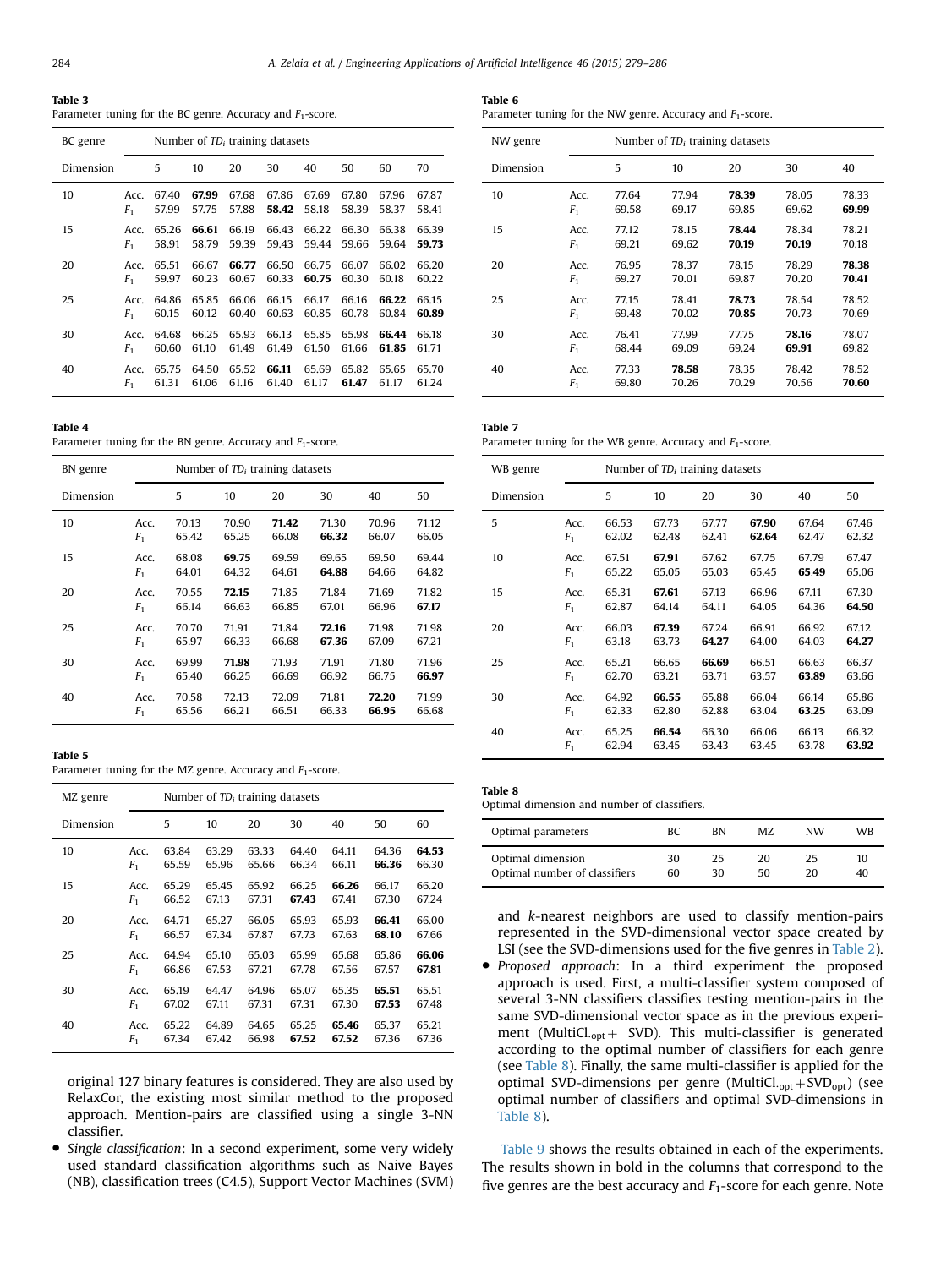<span id="page-6-0"></span>Table 9 Testing results for the five genres. Last column: mean accuracy and  $F_1$ -scores.

| Experiment                         |                | ВC    | BN    | MZ    | NW    | WB    | Mean  |
|------------------------------------|----------------|-------|-------|-------|-------|-------|-------|
| <b>Baseline</b>                    | Acc.           | 71.90 | 70.40 | 70.60 | 70.70 | 66.90 | 70.10 |
| (RelaxCor)                         | F <sub>1</sub> | 76.20 | 68.60 | 73.10 | 67.90 | 74.40 | 72.00 |
| Single classification              | Acc.           | 42.21 | 61.90 | 61.95 | 66.76 | 41.85 | 54.93 |
| $(NB + SVD)$                       | F <sub>1</sub> | 34.90 | 35.90 | 58.30 | 57.00 | 43.00 | 45.82 |
| Single classification              | Acc.           | 64.86 | 69.76 | 65.32 | 70.82 | 69.67 | 68.09 |
| $(C4.5 + SVD)$                     | F <sub>1</sub> | 72.70 | 64.70 | 71.10 | 69.70 | 78.10 | 71.26 |
| Single classification              | Acc.           | 63.62 | 51.98 | 68.75 | 68.62 | 70.92 | 64.78 |
| $(SVM + SVD)$                      | F <sub>1</sub> | 68.60 | 3.80  | 71.10 | 59.90 | 79.70 | 56.62 |
| Single classification              | Acc.           | 67.20 | 72.50 | 66.20 | 72.50 | 78.30 | 71.30 |
| $(3-NN + SVD)$                     | F <sub>1</sub> | 74.20 | 71.00 | 71.70 | 71.50 | 85.00 | 74.70 |
| Proposed approach                  | Acc.           | 66.90 | 75.50 | 66.10 | 74.20 | 77.60 | 72.10 |
| MultiCl. <sub>opt</sub> $+$ SVD    | F <sub>1</sub> | 73.90 | 72.80 | 70.70 | 71.60 | 84.10 | 74.60 |
| Proposed approach                  | Acc.           | 66.30 | 74.30 | 68.50 | 71.20 | 76.20 | 71.30 |
| MultiCl. <sub>opt</sub> + $SVDopt$ | F <sub>1</sub> | 72.40 | 71.40 | 71.50 | 67.80 | 83.10 | 73.20 |

that the two performance measures computed are very correlated in the five cases. Taking into account that the proportion of positive and negative instances varies from genre to genre, this correlation gives consistency to the interpretation of the results obtained.

The best results for BC and MZ genres are obtained by the Baseline, applying a single 3-NN classifier to original RelaxCor vectors  $(F_1 - F_2)$ scores: 76.2 and 73.1, respectively). For the rest of the genres, the best results are obtained when the SVD-dimensional representation is used for mention-pairs. An  $F_1$ -score of 85 is obtained for the WB genre with a single 3-NN classifier  $(3-NN + SVD)$ . The proposed approach achieves the best results for two out of the five genres, with an  $F_1$ -score of 72.8 for BN and 71.6 for NW, when the SVDdimensional vectors are classified by the optimized multi-classifier (MultiCl.<sub>opt</sub> + SVD). Surprisingly, when the optimized dimensions are used, results do not improve (MultiCl.<sub>opt</sub> + SVD<sub>opt</sub>).

The last column in Table 9 shows the mean accuracy and  $F_1$ scores obtained in each experiment, taking into account the five genres as a whole (the best are shown in bold). The best mean  $F_1$ score is obtained when mention-pairs are classified in the SVDdimensional vector space by a single 3-NN classifier. In fact, this result is very closely followed by the one obtained in the proposed approach with the multi-classifier, (74.7 and 74.6, respectively). The best mean accuracy is obtained by the proposed approach (72.1). This good results seem to suggest that the dimensions computed by the SVD technique are very appropriate to represent mention-pairs and classify them. Moreover, the use of the multiclassifier system gets to achieve even better results for some of the genres, outperforming the ones obtained by the other classification systems.

## 7. Conclusions and future work

In this paper a different machine learning approach to deal with the coreference resolution task is presented: a multi-classifier system that classifies mention-pairs in a reduced dimensional vector space created by applying the SVD technique. The approach is tested for OntoNotes, the corpus used in the most recent international challenges such as CONLL-2011 and CONLL-2012, devoted to evaluate coreference resolution systems.

A parameter tuning phase is performed to adjust the dimension of the vector space and the number of classifiers. This optimization process is carried out in an independent way for each genre. Results show different behaviors for the five genres and, therefore, make it difficult to find a general solution and treat the five genres as a unique classification problem.

Three experiments are carried out. In a first experiment, the most similar method to the proposed approach is considered, and results are computed using the original feature vectors and a single 3-NN classifier to set a baseline. A second experiment is performed to measure to what extent working with feature vectors in a reduced dimensional vector space helps to determine coreference resolution of mention pairs. Four single classifiers are applied, being 3-NN the one that obtains the best results. In fact, it outperforms baseline results for three out of the five genres (BN, NW, WB) and is the best for WB genre. In a final experiment, the proposed approach is applied and very promising results are obtained. As a matter of fact, the best results are obtained using it for BN and NW genres.

When mean results per experiment are considered, the SVDdimensional representation always achieves the best results. This is a very significant fact, because it seems to suggest that the SVDdimensional representation computed by LSI is a very robust and suitable representation for coreference mention-pairs. The use of such a representation, compared to existing approaches that do not make use of it, may benefit the performance of systems that solve the complete task of mention detection and coreference resolution and, consequently, have an important impact in more general Natural Language Processing tasks that require natural language understanding.

As future work, we plan to experiment with OntoNotes v5.0 Release, the new version available. We also intend to experiment with some other kind of multi-classifer systems. It is important to note that the approach may be applied to corpora in other languages as well.

## Acknowledgments

This work was supported by the University of the Basque Country, UPV/EHU, Ikerketaren arloko Errektoreordetza/Vicerrectorado de Investigación.

#### References

- [Aha, D.W., Kibler, D., Albert, M.K., 1991. Instance-based learning algorithms. Mach.](http://refhub.elsevier.com/S0952-1976(15)00207-9/sbref1) [Learn. 6 \(1\), 37](http://refhub.elsevier.com/S0952-1976(15)00207-9/sbref1)–66.
- Bengtson, E., Roth, D., 2008. Understanding the value of features for coreference resolution. In: Proceedings of the Conference on Empirical Methods in Natural Language Processing, EMNLP '08, Association for Computational Linguistics, pp. 294–303.
- [Berry, M.W., Browne, M., 2005. Understanding Search Engines: Mathematical](http://refhub.elsevier.com/S0952-1976(15)00207-9/sbref3) [Modeling and Text Retrieval. SIAM, Philadelphia, USA.](http://refhub.elsevier.com/S0952-1976(15)00207-9/sbref3)
- [Berry, M.W., Dumais, S.T., O'Brien, G.W., 1995. Using linear algebra for intelligent](http://refhub.elsevier.com/S0952-1976(15)00207-9/sbref4) [information retrieval. SIAM Rev. 37 \(4\), 573](http://refhub.elsevier.com/S0952-1976(15)00207-9/sbref4)–595.
- Björkelund, A., Nugues, P., 2011. Exploring lexicalized features for coreference resolution. In: Proceedings of the Fifteenth Conference on Computational Natural Language Learning: Shared Task, Association for Computational Linguistics, pp. 45–50.
- [Breiman, L., 1996. Bagging predictors. Mach. Learn. 24 \(2\), 123](http://refhub.elsevier.com/S0952-1976(15)00207-9/sbref6)–140.
- Broscheit, S., Poesio, M., Ponzetto, S.P., Rodriguez, K.J., Romano, L., Uryupina, O., Versley, Y., Zanoli, R., 2010. Bart: a multilingual anaphora resolution system. In: Proceedings of the SemEval-2010, pp. 104–107.
- Bryl, V., Giuliano, C., Serafini, L., Tymoshenko, K., 2010. Using background knowledge to support coreference resolution. In: ECAI, Frontiers in Artificial Intelligence and Applications, vol. 215. IOS Press, Amsterdam, The Netherlands, pp. 759–764.
- Chang, K.-W., Samdani, R., Rozovskaya, A., Rizzolo, N., Sammons, M., Roth, D., 2011. Inference protocols for coreference resolution. In: Proceedings of the Fifteenth Conference on Computational Natural Language Learning: Shared Task, Association for Computational Linguistics, pp. 40–44.
- [Dasarathy, B., 1991. Nearest Neighbor \(NN\) Norms: NN Pattern Recognition Clas](http://refhub.elsevier.com/S0952-1976(15)00207-9/sbref10)sifi[cation Techniques. IEEE Computer Society Press, Los Alamitos, CA.](http://refhub.elsevier.com/S0952-1976(15)00207-9/sbref10)
- [Deerwester, S., Dumais, S., Furnas, G., Landauer, T., Harshman, R., 1990. Indexing by](http://refhub.elsevier.com/S0952-1976(15)00207-9/sbref11) [latent semantic analysis. J. Am. Soc. Inf. Sci. 41 \(6\), 391](http://refhub.elsevier.com/S0952-1976(15)00207-9/sbref11)–407.